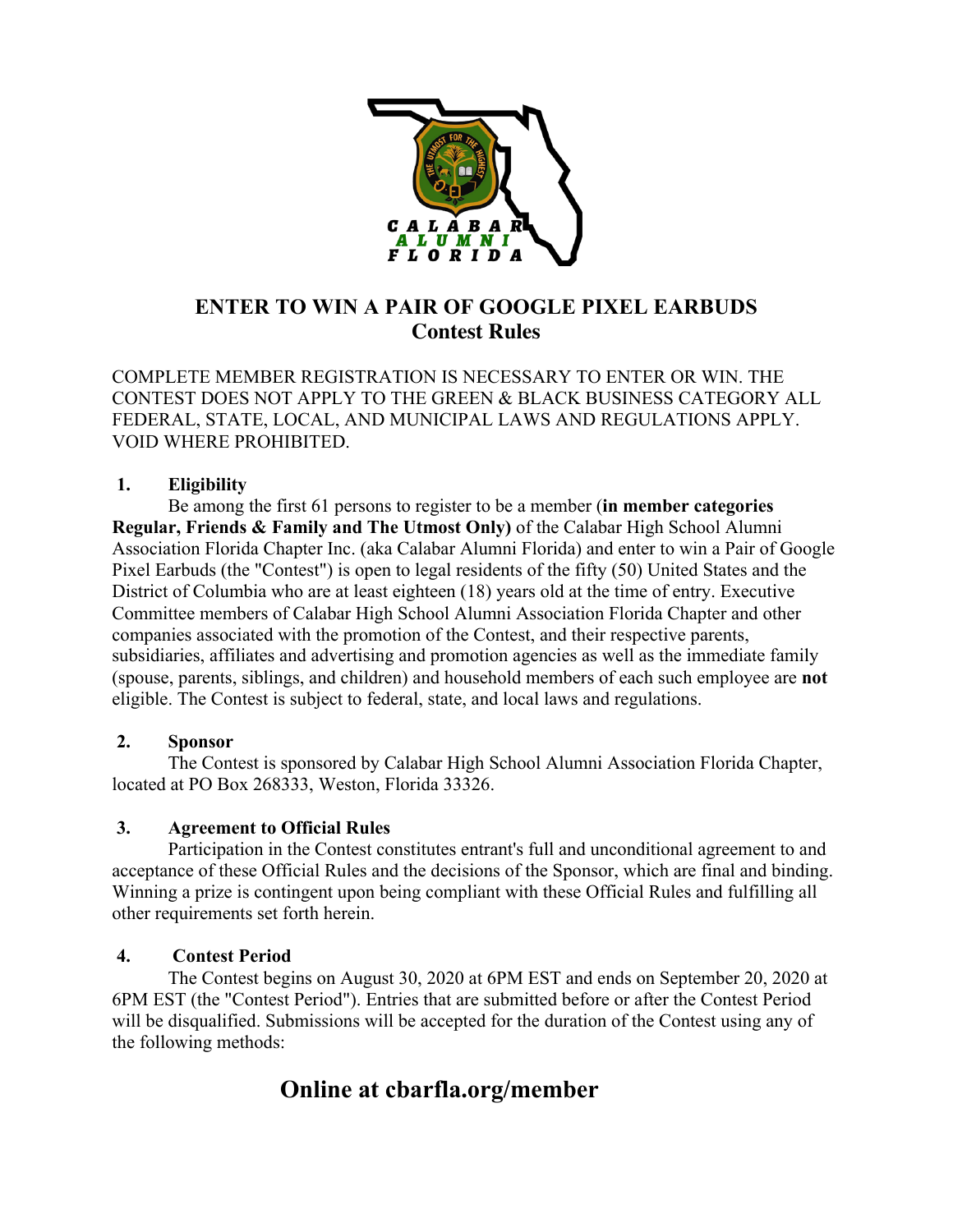#### **5. How to Enter**

Online**:** This method of entry will be available by visiting our website (cbarfla.org/member) and following the directions provided to complete the entire registration information for the Regular or The Utmost membership categories and submit and pay donation fee for selection membership.

A valid **Member Registration** for this contest is defined as 1) a completed membership form with information as requested in the online membership forms and submit on the website, ALONG WITH 2) the payment of the membership donation. A membership form submitted without accompanying payment shall be considered an "invalid registration." If payment is not received by the end date and time of the contest, these invalid registrations will be disqualified.

Limit one (1) entry per person and per email address for the duration of the Contest Period, regardless of method of entry. Entries received from any person or e-mail address in excess of the stated limitation will be void. All entries become the property of Sponsor and will not be acknowledged or returned.

### **6. Prize Drawing**

On or about October 15, 2020, the Sponsor will select potential winners in a random drawing from among all eligible entries received.

**The Utmost Membership Registration** carries double the chance of winning when compared to the Regular Membership.

The odds of being selected depend on the number of entries received. The Sponsor will attempt to notify the potential winner via telephone or email on or about October 16, 2020. If the potential winner cannot be contacted within five (5) days after the date of the first attempt to contact him/her, the Sponsor may select an alternate potential winner in his/her place at random from the remaining non-winning, eligible entries.

### **7. Winner Notification**

The potential winners will be notified by email, mail or phone. Each potential Grand and First Prize winner (parent/legal guardian if a minor in his/her state of residence) will be required to complete, electronically sign and submit a Declaration of Compliance within five (5) days of the date notice or attempted notice is sent, in order to claim his/her prize. If a potential winner cannot be contacted, or fails to submit the Declaration of Compliance within the required time period (if applicable), or prize is returned as undeliverable, potential winner forfeits prize. If the potential winner is at least 18 but still considered a minor in his/her jurisdiction of residence, Sponsor reserves the right to award the prize in the name of his/her parent or legal guardian, who will be required to sign the Declaration of Compliance on the potential winners behalf and fulfill any other requirements imposed on winner set forth herein. Potential winners must continue to comply with all terms and conditions of these Official Rules, and winning is contingent upon fulfilling all requirements. In the event that a potential winner is disqualified for any reason, Sponsor will award the applicable prize to an alternate winner by random drawing from among all remaining eligible entries. Only three (3) alternate drawings will be held, after which the prize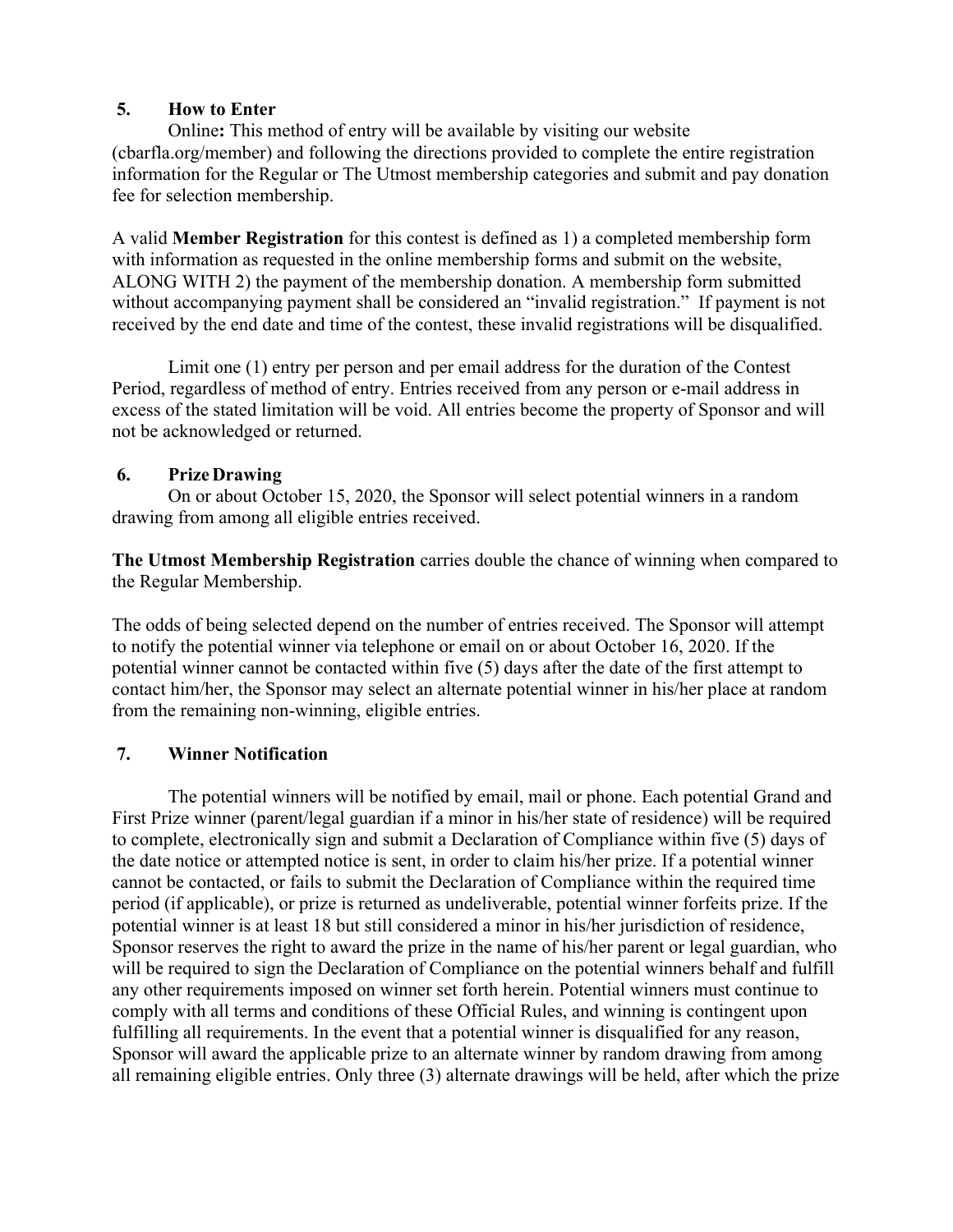will remain un-awarded. Prizes will be fulfilled approximately 8-10 weeks after the conclusion of the Contest.

#### **8. Prize**

One pair of the NEW GOOGLE PIXEL EARBUDS

#### **9. General Conditions**

In the event that the operation, security, or administration of the Contest is impaired in any way for any reason, including, but not limited to fraud, virus, bug, worm, unauthorized human intervention or other technical problem, or in the event the Contest is unable to run as planned for any other reason, as determined by Sponsor in its sole discretion, the Sponsor may, in its sole discretion, either (a) suspend the Contest to address the impairment and then resume the Contest in a manner that best conforms to the spirit of these Official Rules or (b) terminate the Contest and, in the event of termination, award the prize at random from among the eligible, non-suspect entries received up to the time of the impairment. The Sponsor reserves the right in its sole discretion to disqualify any individual it finds to be tampering with the entry process or the operation of the Contest or to be acting in violation of these Official Rules or in an unsportsmanlike or disruptive manner. Any attempt by any person to damage the website or undermine the legitimate operation of the Contest may be a violation of criminal and civil law, and, should such an attempt be made, the Sponsor reserves the right to seek damages (including attorney's fees) and any other remedies from any such person to the fullest extent permitted by law. Failure by the Sponsor to enforce any provision of these Official Rules shall not constitute a waiver of that provision.

#### **10. Release and Limitations of Liability**

By participating in the Contest, entrants agree to release and hold harmless the Sponsor, and each of their respective parents, subsidiaries, affiliates, advertising and promotion agencies, other companies associated with the Contest, and each of their respective officers, directors, employees, shareholders, representatives, and agents (the Released Parties) from and against any claim or cause of action arising out of participation in the Contest or receipt or use of the prize (including any travel or activity related thereto), including, but not limited to: (a) any technical errors associated with the Contest, including lost, interrupted or unavailable Internet Service Provider (ISP), network, server, wireless service provider, or other connections, availability or accessibility or miscommunications or failed computer, satellite, telephone, cellular tower or cable transmissions, lines, or technical failure or jumbled, scrambled, delayed, or misdirected transmissions or computer hardware or software malfunctions, failures or difficulties; (b) unauthorized human intervention in the Contest; (c) mechanical, network, electronic, computer, human, printing or typographical errors; (d) application downloads, (e) any other errors or problems in connection with the Contest, including, without limitation, errors that may occur in the administration of the Contest, the announcement of the winner, the cancellation or postponement of the event and/or the flyover, if applicable, the incorrect downloading of the application, the processing of entries application downloads or in any Contest-related materials; or (f) injury, death, losses or damages of any kind, to persons or property which may be caused, directly or indirectly, in whole or in part, from entrants participation in the Contest or acceptance, receipt or misuse of the prize (including any travel or activity related thereto). Entrant further agrees that in any cause of action, the Released Parties liability will be limited to the cost of entering and participating in the Contest, and in no event shall the entrant be entitled